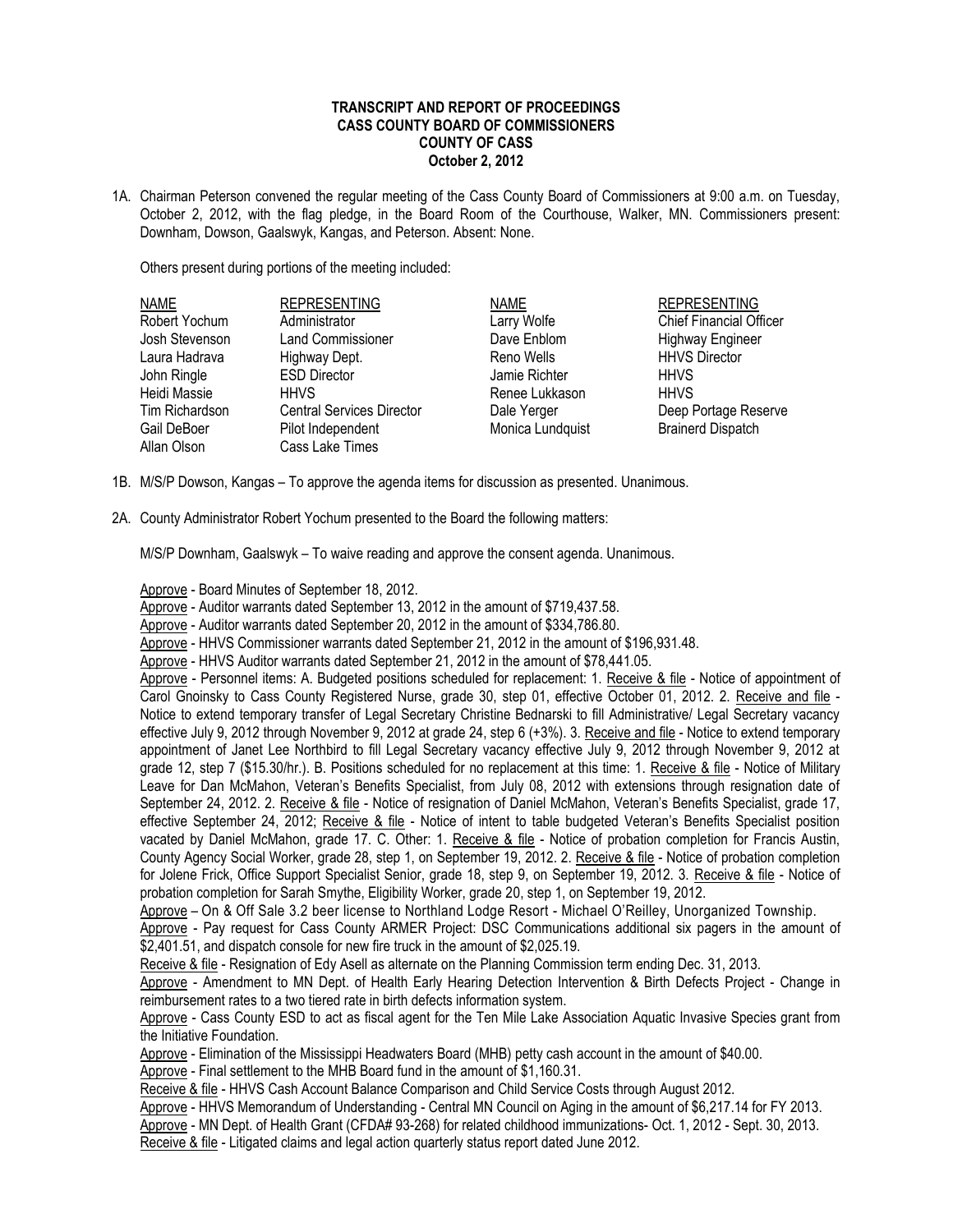Approve - Cass County Public Health fee recommendations for 2013. Receive & file - 2012 Cass County auction distribution of \$8,743.21 (before expenses). Receive & file - State Public Assistance Fact Sheet regarding the July 2 2012 – July 4, 2012 straight-line winds. Receive & file - Timber auction results of September 27, 2012 totaling 4,955.00 cords in the amount of \$111,653.01.

2B. County Administrator Yochum reported back on board action of Tuesday, September 18, 2012 authorizing preparation of a contract with Stockman Transfer to include transporting municipal solid waste from the Pine River Transfer Station to the Elk River Landfill, to accept and load municipal solid waste at the Pine River facility, and to conduct the household hazardous waste program at the Pine River Transfer Station and 6 remote sites per year. Mr. Yochum presented the Operations Agreement Amendment #4.

M/S/P Gaalswyk, Kangas – To approve Amendment #4 to the Cass County Recycling/Transfer Facility Operations Agreement with Stockman Transfer as follows: 1.) The term of the existing agreement as amended is extended to December 31, 2012. 2.) The County agrees to pay Stockman to transport municipal solid waste from the Pine River Transfer Station to the Elk River, MN landfill at a rate of \$20.00 per ton. 3.) The County agrees to pay Stockman to receive, sort, and loading the municipal solid waste on the tip floor at a rate of \$4.75 per ton. 4.) The County agrees to pay Stockman to conduct the household hazardous waste program during all hours the Pine River Transfer Station is open to the public and at six remote sites per year at a rate of \$25,000 per year, payable within 30 days of the service being provided. 5.) The agreement dated February 18, 1998 as amended by amendments #1, #2, and #3 remains in full force and effect. 6.) The effective date of these amendments is November 01, 2012. Unanimous.

2C. Mr. Yochum discussed the Citizen Budget Committee Meeting of Friday, September 21, 2012, and presented a budget request update. The levy contingency after initial requests totaled \$244,359.00. After selected department presentations the Budget Committee identified reduced levy requests of \$444,780.00. Administrator Yochum reported a levy contingency to date of \$689,139.00. Mr. Yochum also informed the Board that the next Citizen Budget Committee meeting will be on Friday, November 30, 2012 at which time the Committee is scheduled to finalize their recommendations for submittal to the Board at the budget hearing of December 06, 2012.

M/S/P Gaalswyk, Dowson – To receive & file the Citizen Budget Committee interim report. Unanimous.

3A. Chief Financial Officer Larry Wolfe reported responses to the request for quotes for propane for the 2012-2013 heating season. Mr. Wolfe added that projected energy savings compared to fuel oil will fund the recent propane conversion in approximately 2.6 years.

Quote based on estimated gallons of transport of 52,000, and bulk of 35,800

| Bidder                    | Bid per gallon                       | <b>Estimated gallons</b> | Total estimated gallons |
|---------------------------|--------------------------------------|--------------------------|-------------------------|
| Lakes Gas Co.             | Transport 1.069<br><b>Bulk 1.119</b> | 55,588.00<br>40,060.20   | 95,648.20               |
| Northern Star Cooperative | Transport 1.010<br><b>Bulk 1.240</b> | 52,520.00<br>44,392.00   | 96,912.00               |
| Gas Service Co.           | Transport 1.120<br><b>Bulk 1.220</b> | 58,240.00<br>43,676.00   | 101,916.00              |
| Ferrellgas                | Transport 1.045<br><b>Bulk 1.335</b> | 54,340.00<br>47,793.00   | 102,133.00              |

M/S/P Kangas, Downham – To accept the quote for propane for the 2012-2013 heating season from the apparent low bidder of Lakes Gas Co. at a rate of \$1.069 per gallon delivered by transport semi-trailer and a rate of \$1.119 per gallon delivered by bulk truck. Unanimous.

3B. Chief Financial Officer Larry Wolfe presented the Minnesota Office of State Auditor's audit for the year ended December 31, 2011. Mr. Wolfe reviewed the management and compliance report, the County response to audit findings, the County's balance sheet, the statement of revenues/expenditures, and the changes in fund balance for the year ending December 31, 2011. Mr. Wolfe also presented the OSA exit conference minutes of Thursday, September 20, 2012. The Board acknowledged the expertise and efforts of County financial staff.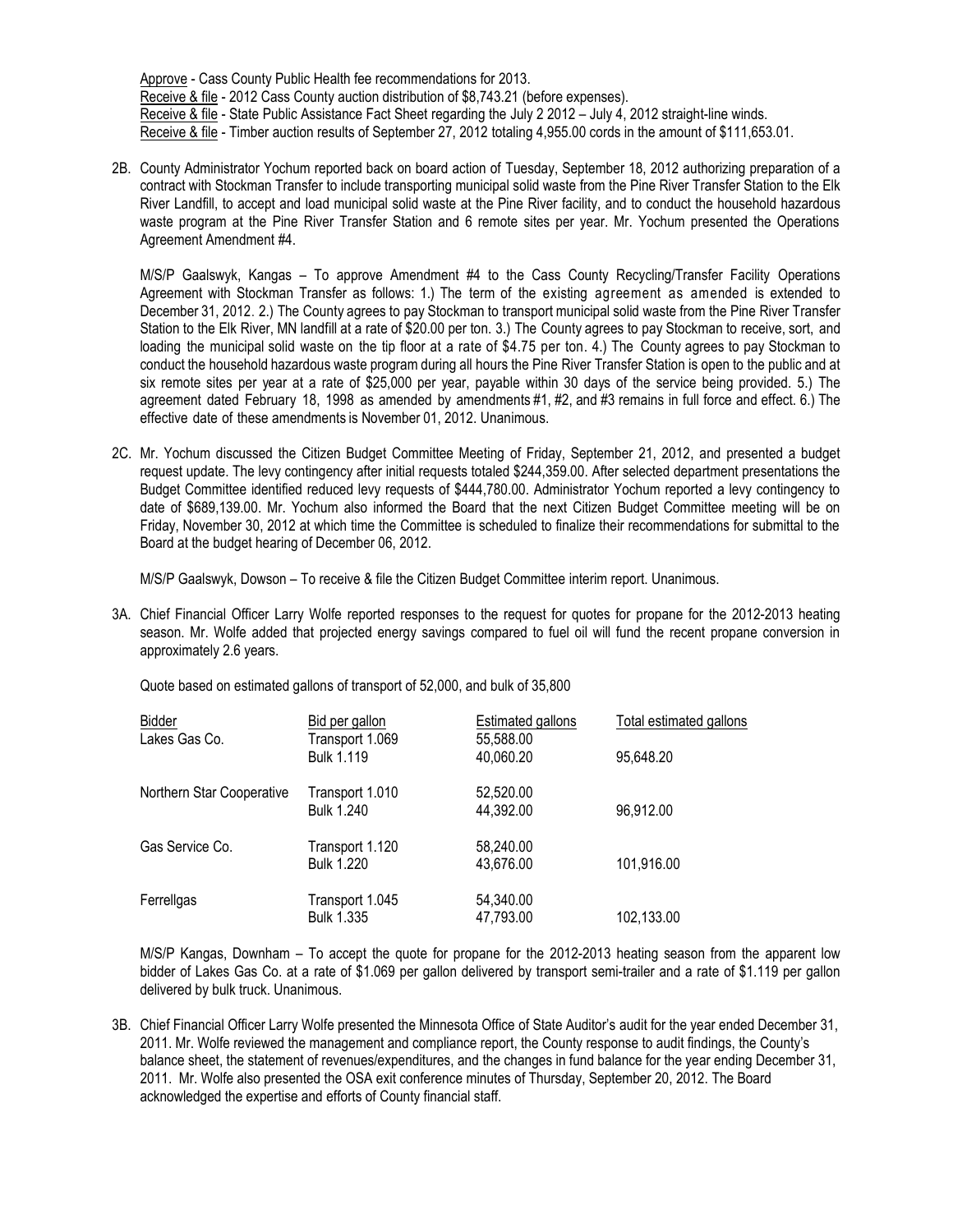M/S/P Dowson, Kangas – To receive & file the Minnesota Office of State Auditor's Audit for the year ended December 31, 2011, and the OSA exit conference minutes of Thursday, September 20, 2012, and further, to acknowledge the expertise and efforts of County financial staff. Unanimous.

4A. Highway Construction Design Engineer Laura Hadrava presented bids that had been opened on September 21, 2012 at 2:00 pm for Pillager Storm Water Outfall Project CSAH#201. County Engineer David Enblom discussed the project funding including participation by ISD # 116 and the City of Pillager.

| Project: CSAH 31 Storm Water Improvements | Engineers Estimate \$295,770.40 |                       |
|-------------------------------------------|---------------------------------|-----------------------|
| Bidder                                    | <b>Bid Amount</b>               |                       |
| Douglas-Kerr Underground, LLC             | \$328,308.90                    | 11.00% OVER ESTIMATE  |
| Landwehr Construction, Inc.               | \$333,940.24                    | 12.91% OVER ESTIMATE  |
| Young Excavating, Inc.                    | \$334,336.79                    | 13.04% OVER ESITIMATE |
| Kuechle Underground, Inc.                 | \$342,524.36                    | 15.81% OVER ESTIMATE  |
| J.R. Ferche, Inc.                         | \$410,786.00                    | 38.89% OVER ESTIMATE  |

M/S/P Gaalswyk, Peterson - To award the bid for the CSAH 31 Storm Water Improvements at Pillager to the apparent low bidder of Douglas-Kerr Underground, LLC in the bid amount of \$328,308.90 (11.00% over estimate). Unanimous.

4B. Mr. Enblom requested board authorization to sell 2,000 gallon diesel fuel tanks no longer needed to implement fleet fueling at the Walker, Cass Lake, and Remer shops (estimated appraisal value between \$8,000.00 to \$10,000.00 per each tank). Mr. Enblom added that the other shop locations need propane tanks to service heating needs.

M/S/P Kangas, Downham – To declare the diesel fuel tanks located at the Walker, Cass Lake, and Remer highway maintenance shops as surplus property and to authorize the sale of the tanks with a minimum bid of \$8,000.00 each. Unanimous.

5A. Director of Public Health Nursing Jamie Richter informed the Board that Cass County Public Health has been selected by the MN Department of Health Family Home Visiting Program to receive a Maternal, Infant and Early Childhood Home Visiting (MIECHV) Expansion Grant. The funding of \$220,500.00 is estimated to serve 15 families per year for a 2.5 year period through March 30, 2015, and requires no local match dollars to accept the funds. Ms. Richter added the only requirement is that Cass County would join a Nurse Family Partnership along with Morrison, Todd, and Wadena County Public Health Agencies. The Nurse Family Partnership uses evidence based practices to focus on first-time mothers to promote positive health behaviors which improve pregnancy outcomes and future planning for economic self-sufficiency.

M/S/P Downham, Kangas – To approve participation in Maternal, Infant & Early Childhood Home Visiting Expansion Grant in the amount of \$220,500.00 from the MN Department of Health, by joining the existing partnership of Morrison, Todd, and Wadena County Public Health Agencies, and further, to authorize a grade rating review from PEHRC for a newly created position of Community Health Specialist. Unanimous.

5B. County Team Leader Renee Lukkason presented an update on Pertussis (whooping cough) and Influenza to the Board. Pertussis, or whooping cough, is a disease that affects the lungs. Pertussis bacteria are spread from person to person through the air. A person with pertussis develops a severe cough that usually lasts four to six weeks or longer. Pertussis can be very serious, especially in infants. There are two pertussis vaccines (DTaP and Tdap) with both vaccines are given in combination with tetanus and diphtheria (age determines which vaccine you should receive). Ms. Lukkason added the importance of getting booster shots by the school-age children and for people who have not received the immunization.

Ms. Lukkason also reported that the Cass County community flu shot clinics are underway throughout the County until October 16, 2012. No action necessary.

5C. HHVS Director Reno Wells requested approval for a new Office Support Specialist position to be housed in the HHVS Office located at the Cass County Land Department. Mr. Wells also informed the Board that the Veterans Benefits Specialist position would remain vacant until a grade rating review was completed for the position of Assistant Veterans Service Officer.

M/S/P Dowson, Kangas – To approve the request to fill an additional Office Support Specialist, grade 15, and further, to approve a grade rating review of the Assistant Veterans Service Officer position. Unanimous.